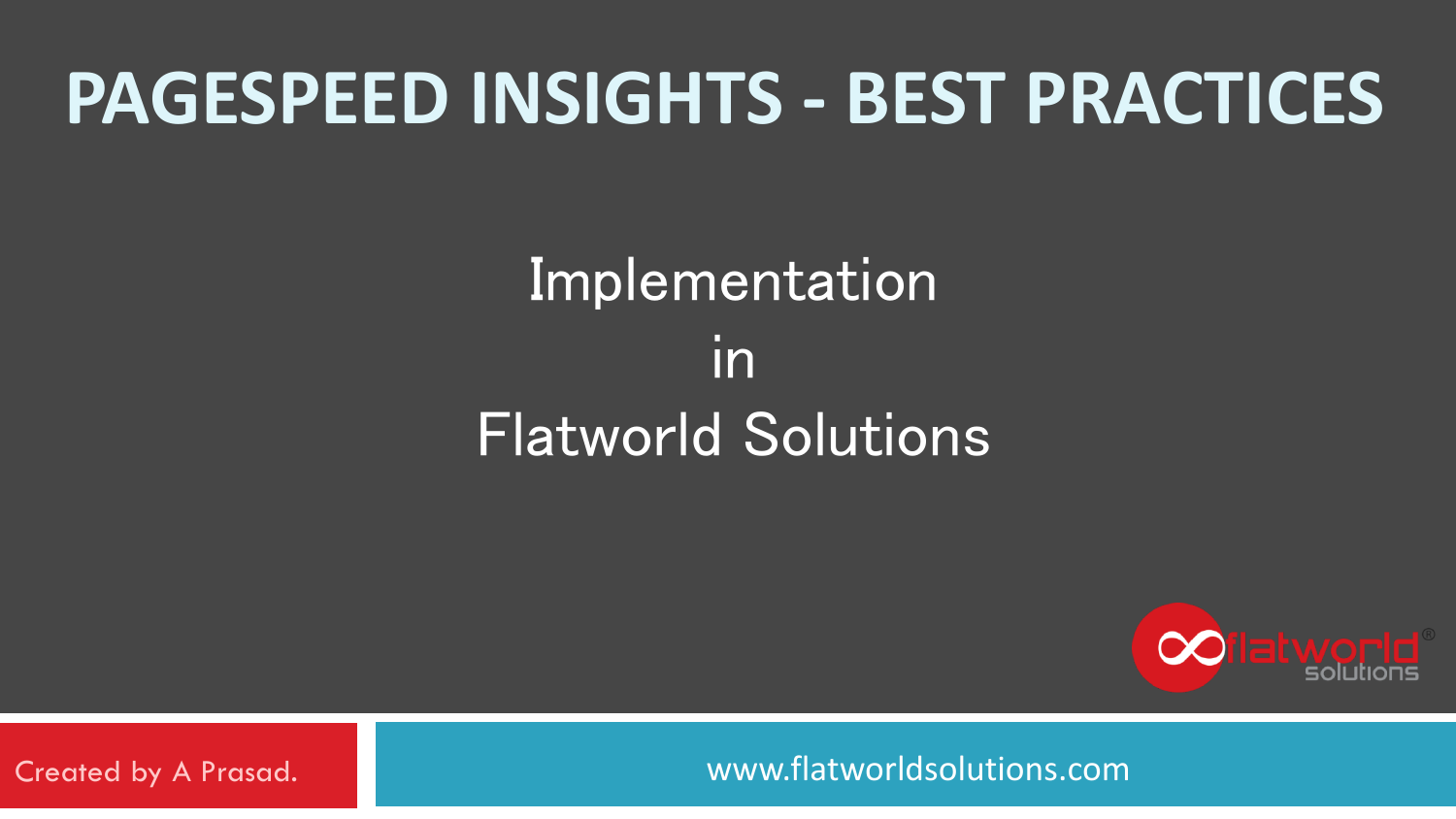## **Table of Contents**



CSS Optimization

#### JavaScript Optimization

HTTP Request

Eliminate render-blocking CSS

Enable Compression

Leverage browser caching

Image Optimization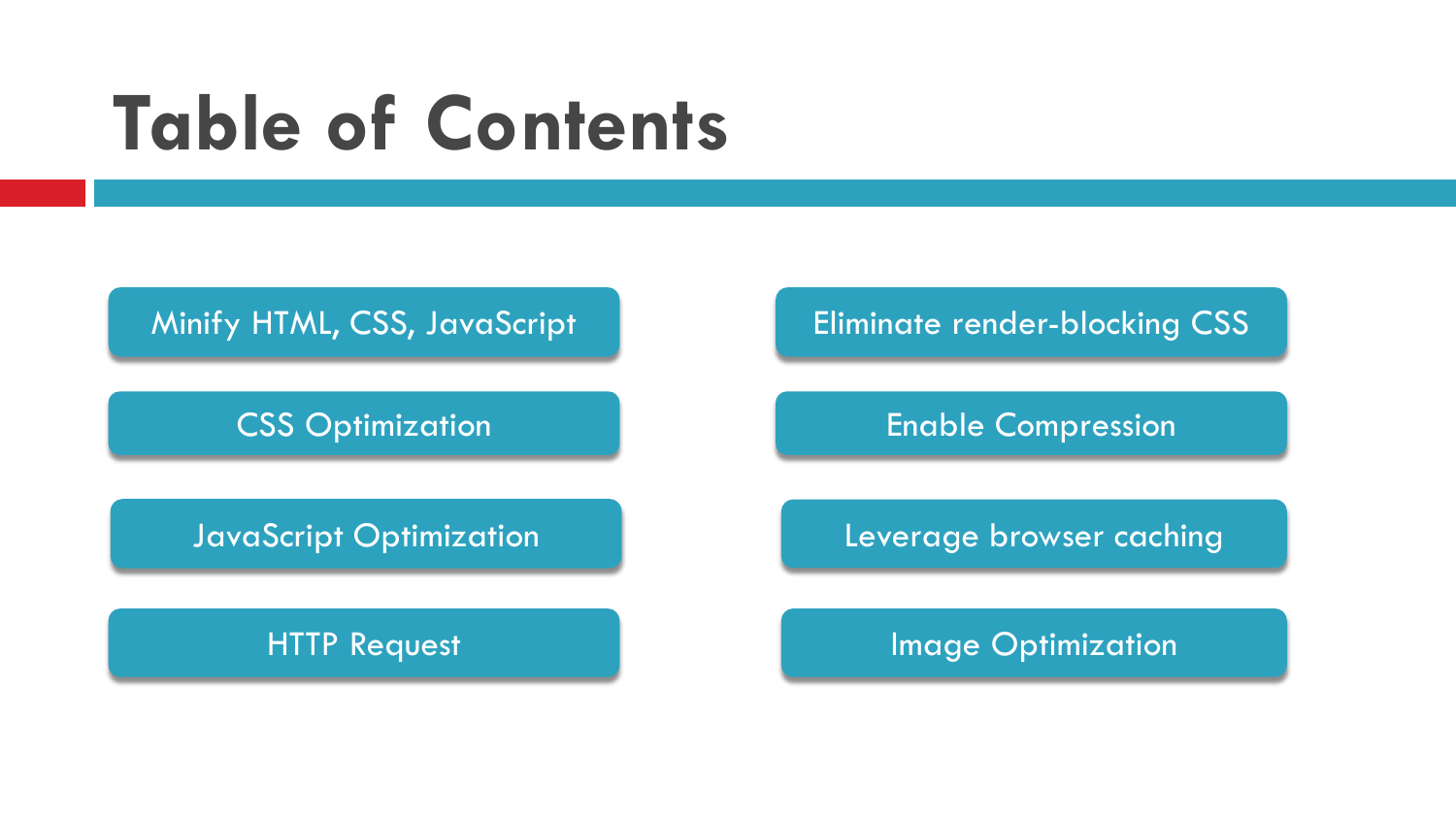## **Minify - HTML, CSS, and JavaScript**

Remove unnecessary or redundant data without affecting how the resource is processed by the browser - e.g. **code comments and formatting**, **removing unused code**, **using shorter variable and function names**





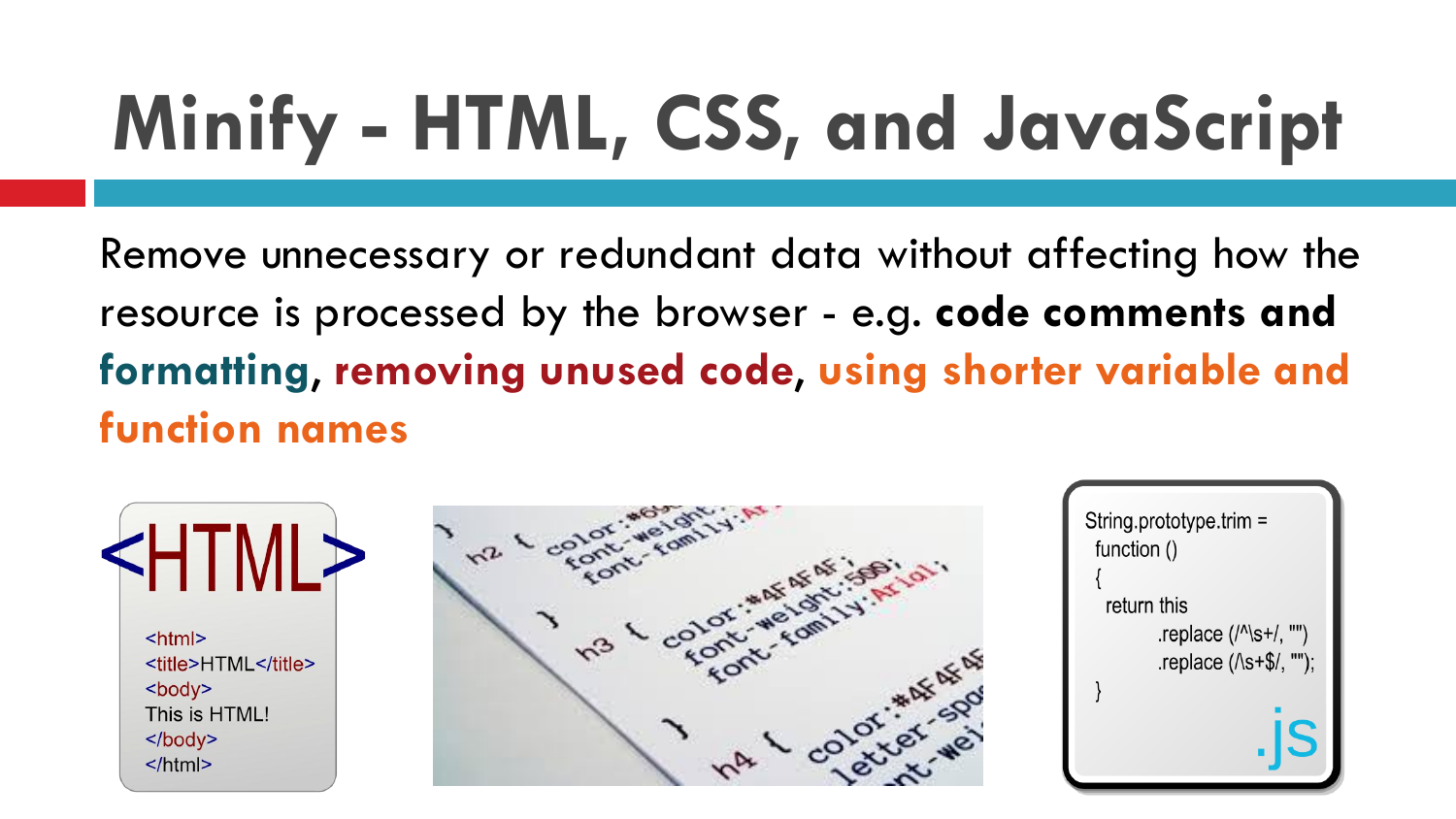## **CSS Optimization**



- **Minify the CSS:** Remove the last semicolon, make the line breaks compact, reduce the unnecessary code. Compacting CSS code can save many bytes of data and speed up download and parse times.
- **Call CSS files from CDN:** Call the external CSS files from CDN : **<link rel="stylesheet" type="text/css" href="<?php echo \$cdn\_path;?>/css/inner-style.css" />**
- **Call the CSS files in the page:** Reference the external Style Sheet for appropriate pages only where it is required. This will reduce file size and http request.
- **Avoid Inline CSS styles:** Don't inline the styles in page, as it will slow down the page render time and also lead to code duplication.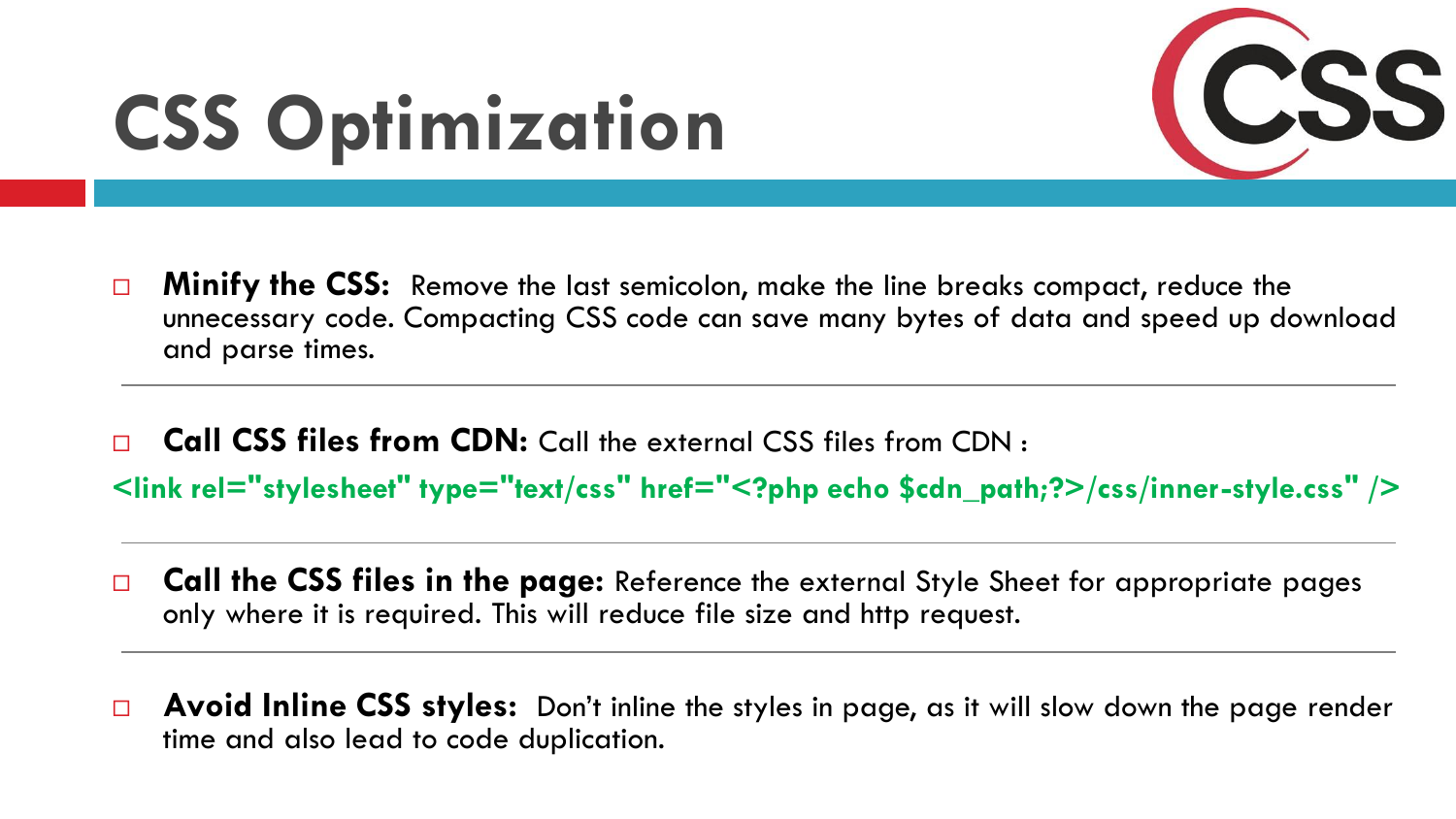

## **JavaScript Optimization**

- **Minify the JavaScript Libraries:** Compacting JS code can save many bytes of data and speed up download and parse times.
- **Call JavaScript files from CDN:** Call the external .JS from CDN path:

**<script src="<?php echo \$cdn\_path;?>/js/jquery.colorboxmin.js"></script>**

**Call the JS files in the page:** Calling the external JavaScript file for appropriate pages, only when required

- **Compact the inline JS code**
- **Reduce calling the JS libraries file from other websites**
- **Remove duplicate scripts**
- **Put Scripts at the bottom of the page to avoid the block parallel downloads**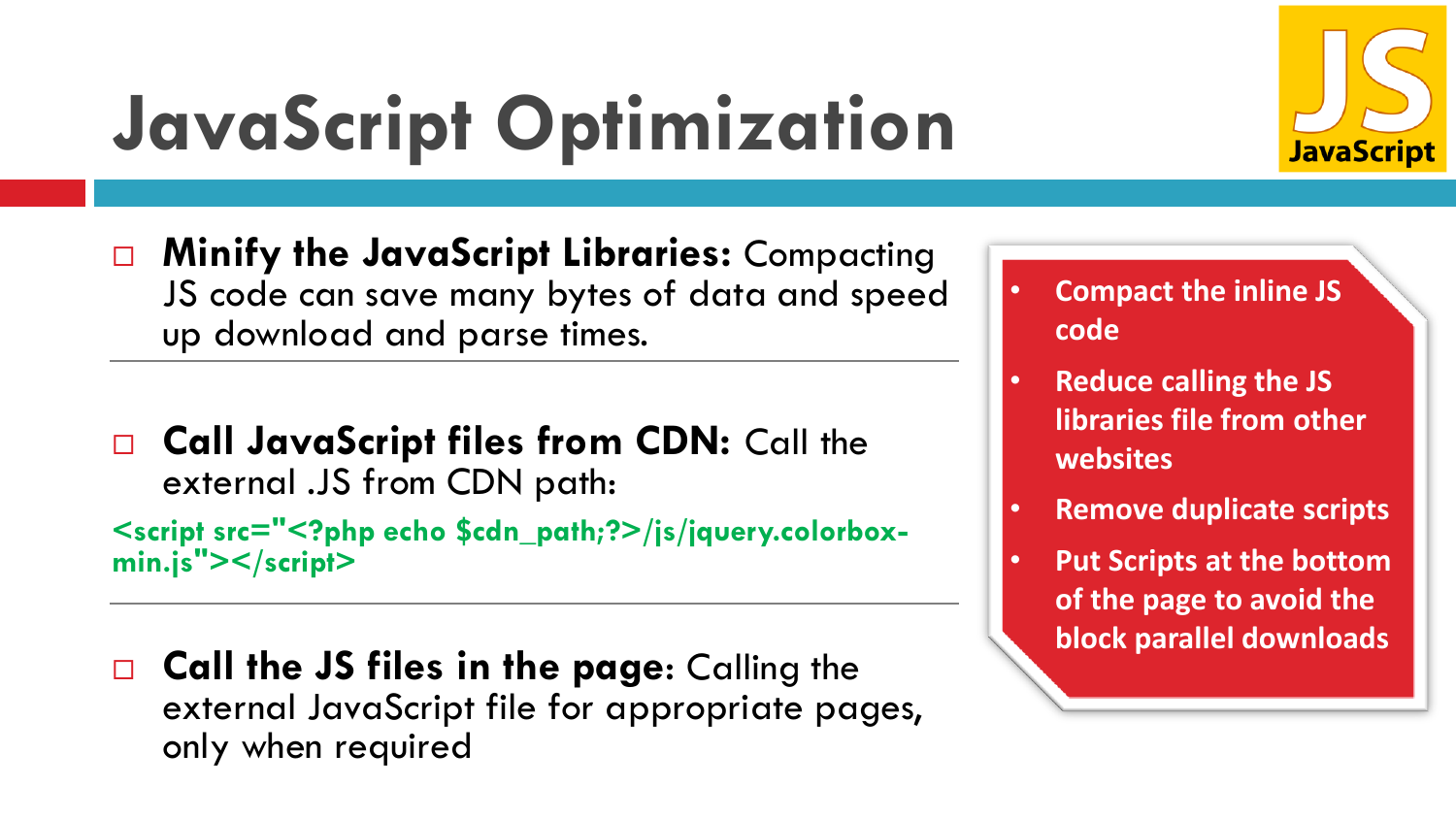# **Eliminate Render-blocking CSS**

□ Use Asynchronous JavaScript to call the external CSS file in the page

```
<script>
   var cb = function() {
    var l = document.createElement('link'); l.rel = 'stylesheet';
    l.href = <?php echo $cdn path;?>/css/inner-style.css';
    var h = document.getElementsByTagName('head')[0]; h.parentNode.insertBefore(l, 
h);
   };
   var raf = requestAnimationFrame || mozRequestAnimationFrame ||
     webkitRequestAnimationFrame || msRequestAnimationFrame;
   if (raf) raf(cb);
   else window.addEventListener('load', cb);
  </script>
```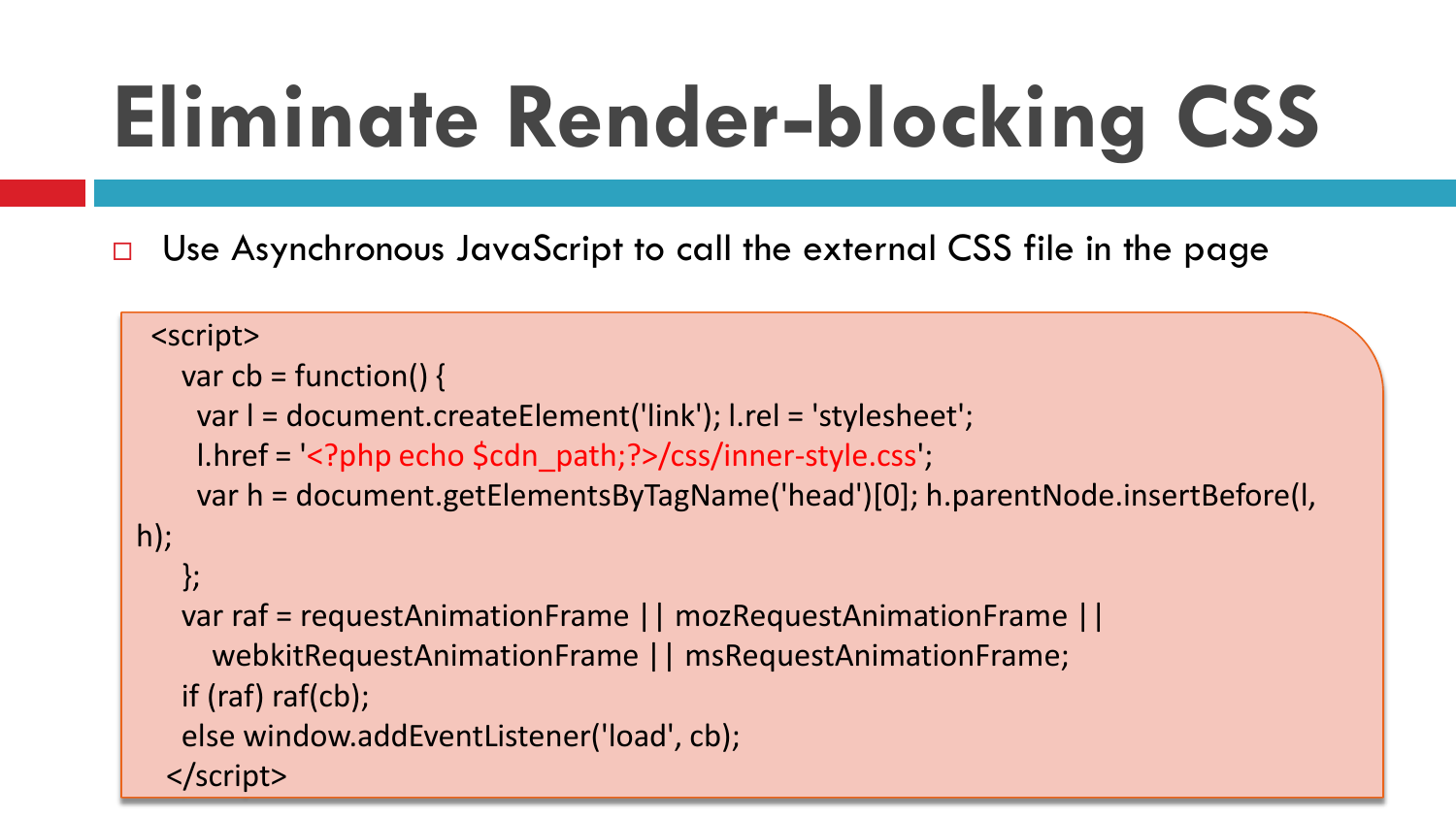## **Improve the HTTP Request**

**Call the external JavaScript file for appropriate pages only where it is required**

**Call the external Style Sheet for appropriate pages only where it is required**

**Create Sprite images and call from CSS file**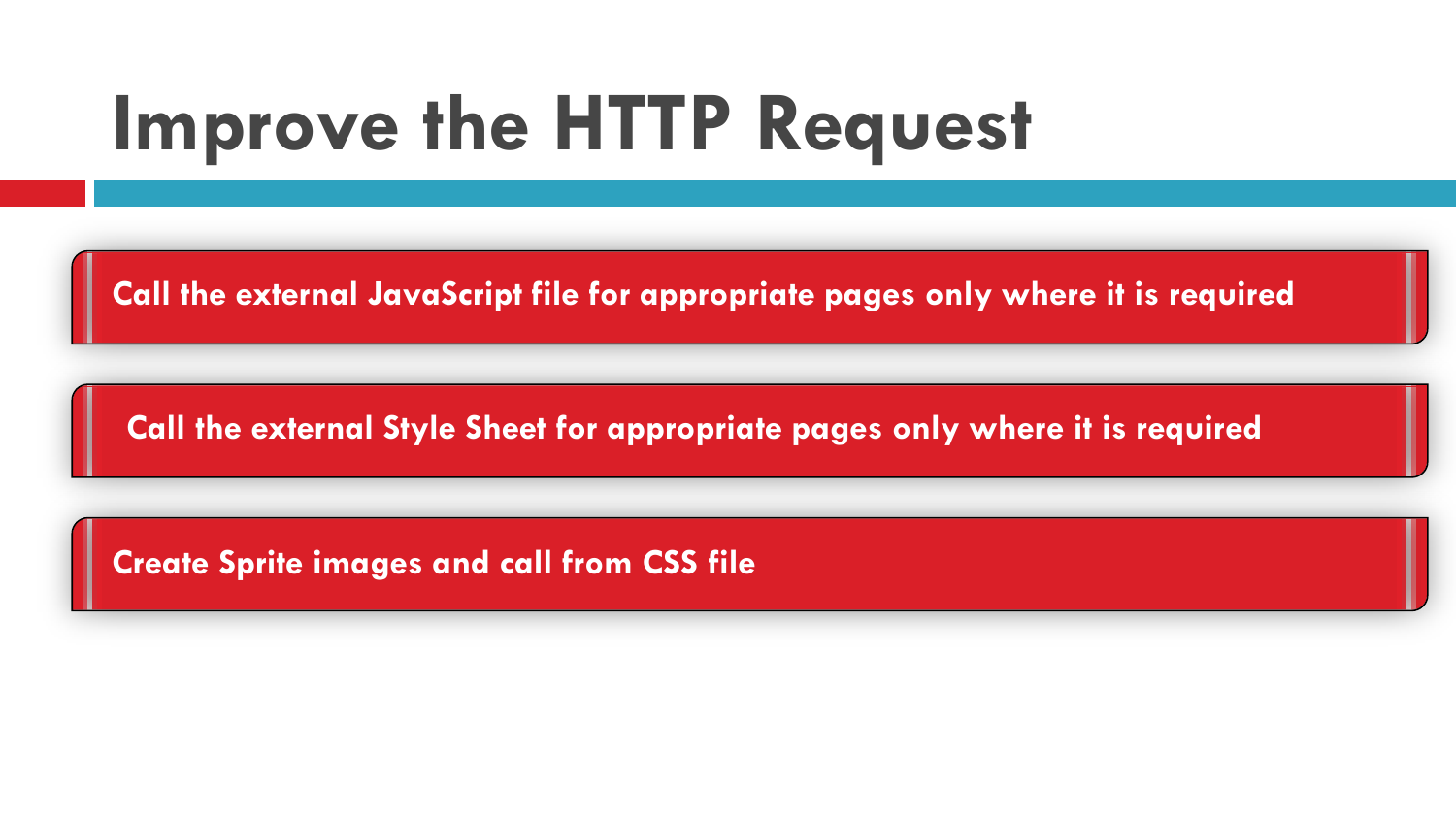## **Enable Compression**

Add the **GZIP** compression code in .htaccess file which automatically compresses the HTML, JavaScript/JQuery, CSS and other Media files.

#### **Benefits of GZIP Compression**

- Reduce the file size up to 70 percentage
- Website speed is increased
- Saves your bandwidth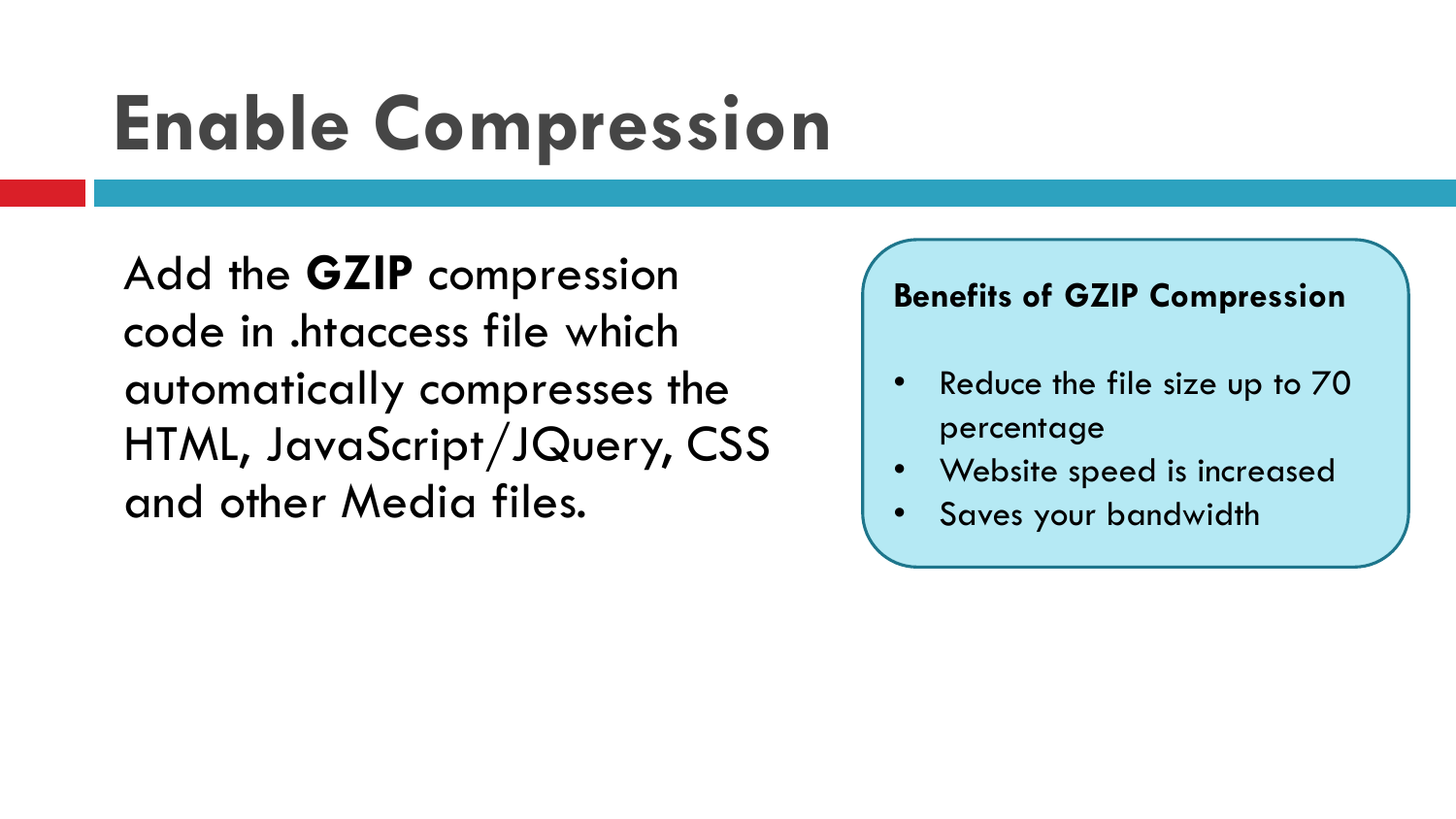

#### **Leverage Browser Caching**

**Set an expiry date or a maximum age in the HTTP headers for JavaScript, CSS, and Media files in .htaccess file**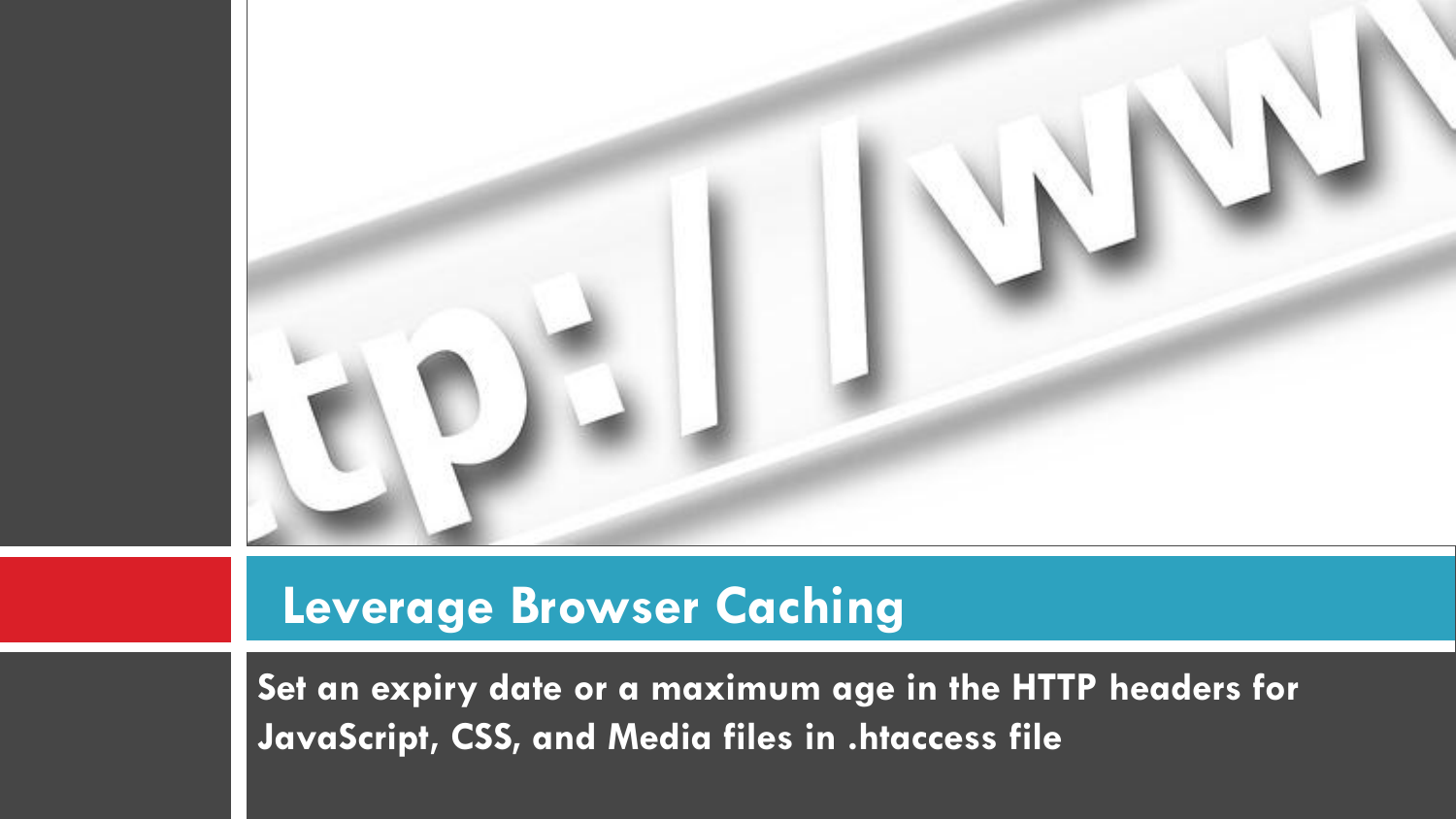## **Image Optimization**

- Call the images from CDN
- □ Use images through CSS Class
- $\Box$  Experiment the optimal quality settings in Photoshop to reduce the file size of .png, .jpg or .gif
- $\Box$  Use image sprites to reduce the http requests

**Important:** Don't use bigger image, and scale the image in HTML/CSS rather than resizing it in Photoshop and using it.